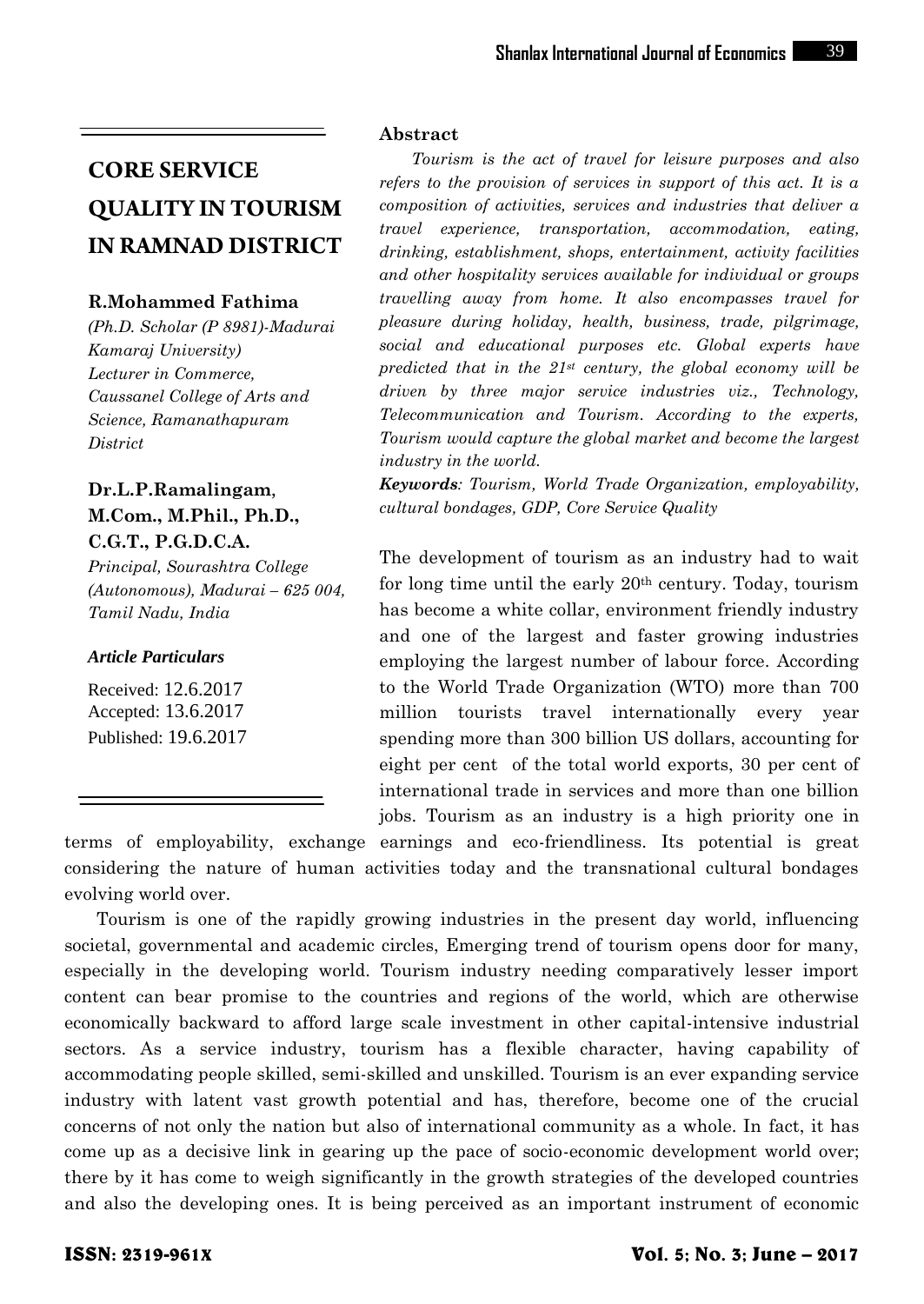40 **Shanlax International Journal of Economics**

#### **CORE SERVICE QUALITY IN TOURISM IN RAMNAD DISTRICT**

development. Most of these countries have sought the answer in development through the tourist recreation industry by exploiting their historic-social-cultural and environmental resources.

#### **Need for the Study**

Tourism industry plays an important role in the development of Indian economy. It earns more income to the Government. Ramanathapuram district occupies a unique place among the tourist centers of India. There are several places of climate, natural scenery, social, cultural, historical and religious significance. Tourism in Ramanathapuram district has been contributing to the overall growth of district. Sri Ramanathaswamy Temple, Annai Indira Gandhi Road Bridge, Dhanuskodi, Ariyaman Beach, etc. are the main attractive places of Ramanathapuram district. Tourism brings in its wave a spurt of employment opportunity directly and indirectly to many people.

It connects social, cultural religious and economic factors. Hence there is a need to focus all these factors which are related to tourism industry in Ramanathapuram district. This study has made an attempt to assess service quality in the tourist spots at Ramanathapuram district.

#### **Reviews**

Punita Soni (2013), the paper highlights the operational issues, opportunities and challenges of service industry in India. This paper also takes into consideration the importance of quality of services in service industry. Interview session is conducted with consumers of various services to collect primary information. Journals and internet is used as secondary sources of information.

Sherap Bhutia (2014) stated that tourism stimulates improvements to local transportation, communication and other basic community infrastructure in West Bengal. The paper provides a theoretical framework for tourism development in West Bengal and their associated issues and concerns. The success of tourism depends on the ability of destination to engage in sustainable use and conservation of vital resources. West Bengal has improved its share in international tourism receipts during the course of past decade i.e. from about 3.36 per cent in 2000 to about 5.88 per cent in 2012 of foreign tourists visiting India.

Sibi and Anjaney Swamy (2015) "Tourism Industry has embraced many positive changes in the recent years. The conventional mass tourism centers have made way for new eco-friendly destination that helps sustainable tourism development. Tourism in the state of Kerala is going through such a phase as it focus shifts from the traditionally popular sites like Munnar, Thekkady, Alappey, Kovalam etc. to Wayand, Varkala, Nelliyampahty, Bekkal, Wagamon etc." The results of the study bring to light the potential tourism market for Wayanad Tourism. The experts' views point out the present tourism scenario in Wayanad and the major challenges faced by Wayanad tourism, especially indigenous tourism.

Ranjani R. and Asothai T., (2016) studied factors motivate the tourist for tour and preferring Tamilnadu. They have found that significant attitudes of tourists, visited in different place of Tamilnadu. As per the tourist opinion is most of them are fully satisfied about tourism places in Tamilnadu. Based on the findings, appropriate suggestions have been made for increasing the tourists' satisfaction.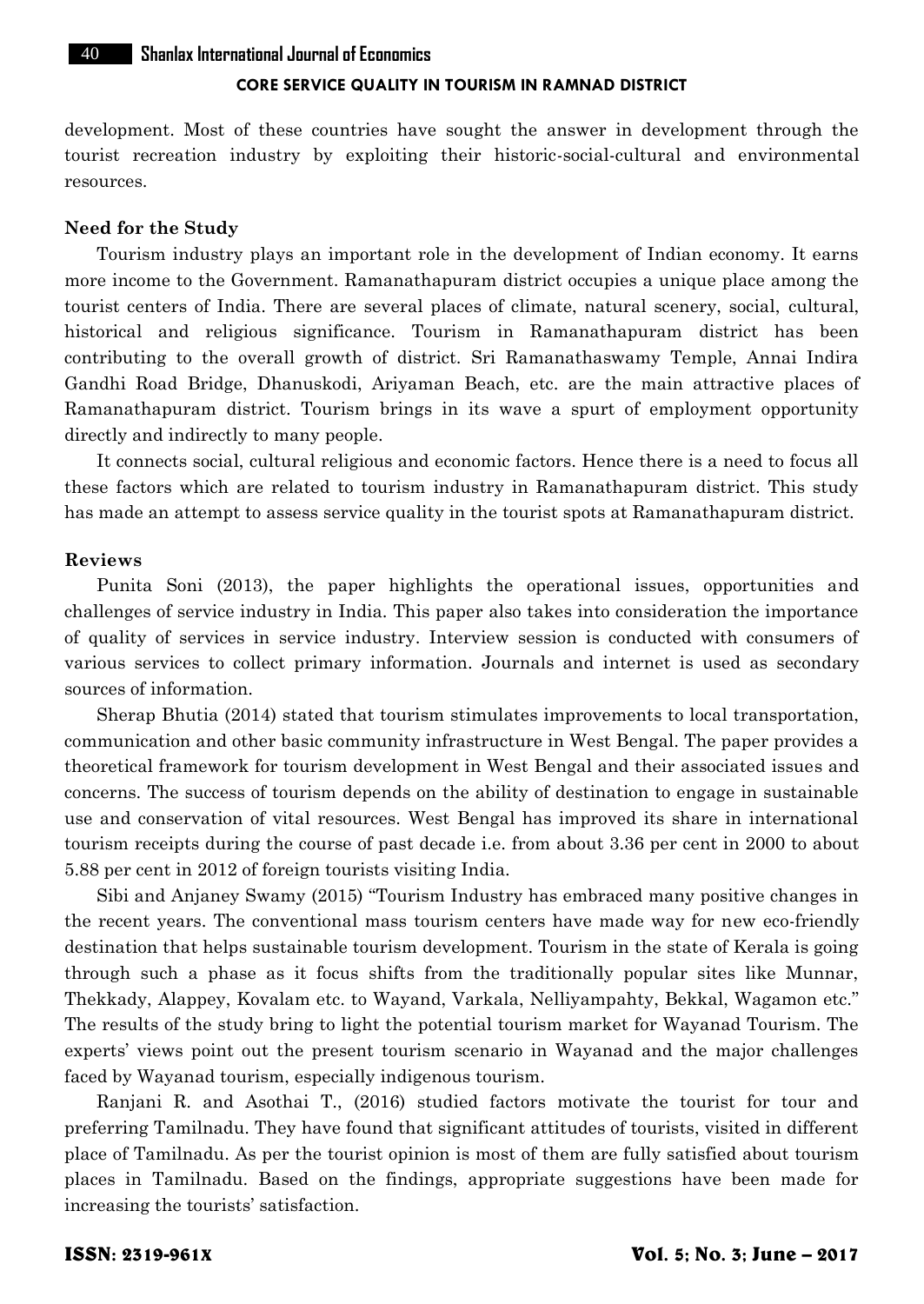Sanjay J., Bhayani and Sheetalba N. Rana, (2016) pointed out during the past decade, services have increasingly assume an important role in the Indian Economy. Hotels are major service industry which contribute maximum through tourism in terms of foreign exchange earnings and it also helpful for increasing GDP of India. For this increasing trends in GDP and foreign exchange earnings in India, the tourism also play vital role.

#### **Objectives of the Study**

- 1. To assess the socio-economic status of tourists and their tourism behaviour
- 2. To measure the level of service quality in the tourist spots at Ramnad district;

#### **Research Design**

This research study has adopted descriptive research design to examine the service quality in the tourists spot available in Ramanathapuram district.

#### **Nature and Source of Data**

This study is based on both primary and secondary data. Secondary data is drawn from the Bureau of Immigration and Ministry of Tourism, Commissioner of Tourism, Chennai. Primary data is collected from tourist visitors using a well-structured questionnaire.

#### **Data Collection Instrument**

A well structured interview schedule was used to collect the primary data from the tourists. The schedule consists of two parts. The first part of the schedule covers the profile of the tourists and the second part the core service quality in Ramnad District

### **Core Service Quality In Tourist Potential (Csq)- Variables Included**

The core service quality in tourism is based on the service quality factors developed by Parasuraman et al., (1985);

Carman (1990) and Harrington and Akehurst (1996). The identified service qualities in the hospitality industry are reliability, responsiveness, assurance, empathy and tangibles. The core service quality in tourists' potential in the present study has been measured with the help of 27 variables drawn from Tam (2000) and Williams and Buswell (2003). The variables in core service quality in tourism are presented in Table 1.

### **Table . 1Variables in Core Service Quality in Tourists Potential (CSQ)**

| Sl.No. | Variables in CSQ                           | Sl.No. | Variables in CSQ                                   |  |
|--------|--------------------------------------------|--------|----------------------------------------------------|--|
| 1.     | Sincere interest in problem solving        | 15.    | Service by appropriate personnel                   |  |
| 2.     | Pleasant, friendly personnel               | 16.    | High quality food                                  |  |
| 3.     | Easy contact                               | 17.    | Prompt response to tourists requests               |  |
| 4.     | Meeting the tour schedule                  | 18.    | Availability of information documents<br>and notes |  |
| 5.     | Modern vehicles and equipments             | 19.    | Right at first time.                               |  |
| 6.     | Fluent and understandable<br>communication | 20.    | Cultivation of friendly relationship               |  |
|        | No sudden increase in tour cost            | 21.    | Instill the tourists' confidence                   |  |
| 8.     | Easy location                              | 22.    | Insisting on error free services                   |  |
|        |                                            |        |                                                    |  |

# ISSN: 2319-961X Vol. 5; No. 3; June – 2017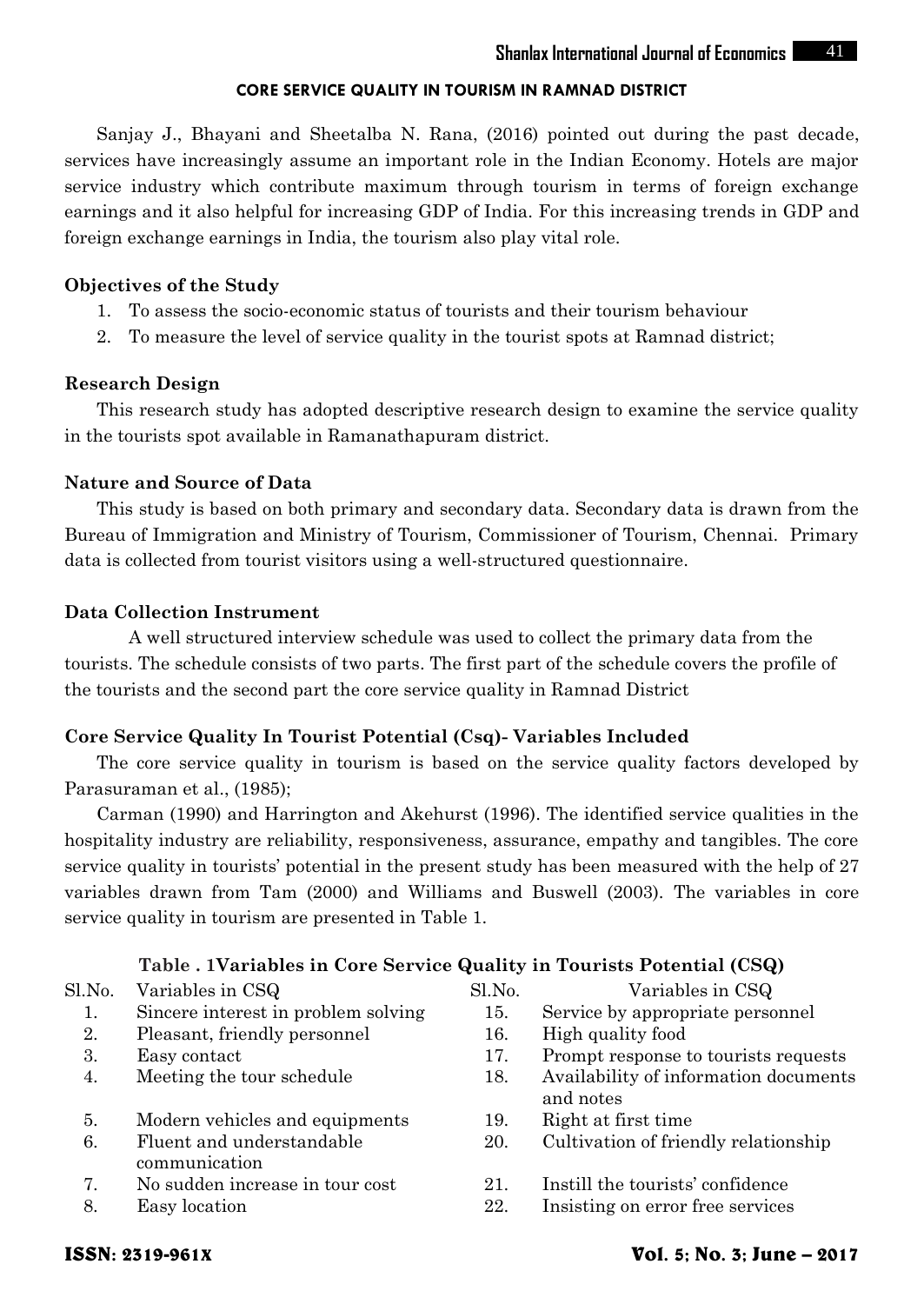#### 42 **Shanlax International Journal of Economics**

#### **CORE SERVICE QUALITY IN TOURISM IN RAMNAD DISTRICT**

- 
- 
- 11. Appealing accommodation facilities  $25$ .
- 12. Services delivered on time 26. Keeping promises
- 13. Advice on how to use free time 27. Willingness to help tourists
- 14. Understanding of specific needs
- 9. Provision of adequate information 23. Physical appearance of tour escorts
- 10. Competent tour and hotel escorts 24. Provision of information on local entertainment<br>High quality lodges and hotels
	-
	-
	-

The tourists are asked to rate the above said variables at five point scale according to their order of expectation and perception.

### **Pilot Study and Reliability of Variables in the Construct**

A pilot study was conducted to validate the schedule and to confirm the feasibility of the study. The preliminary investigation is done on research instrument pertaining to tourist visitors. The schedule was administered among 20 visitors of ten tourist spots to understand the usability of the schedule as well as to identify improvement areas. Content Validity and reliability were checked. The Cronbach alpha value in respect of 27 variables included in this pilot study is 0.7356 which is greater than 0.6, the minimum threshold for content validity.

#### **Sampling**

The sampling technique used for this research study is judgement sampling method. In total, 10 tourist spots were identified with the help of the tourist officials in this district on the basis of the tourists' arrivals. The determined sample size of 180 is equally distributed to all ten tourist spots for the equal representation from all tourist spots.

### **Tools for Analysis**

Apart from the Mean, Standard Deviation and Coefficient of variation, the statistical techniques used in this study for analyzing the data are as follows:

- 1. Independent T-test and
- 2. Factor Analysis

### **Descriptive Statistics**

The dominant gender among the tourists is male whereas the dominant age group among the tourist is 30 to 40.00 and 40.01 to 50 years. The important residence of the tourist is Tamilnadu whereas the dominant level of education among the tourists is under graduation and school level education. The important occupation among the tourists is private and Government employment whereas the dominant marital status of the tourist is 'married'. The dominant monthly income among the tourist is Rs.10,000 to 20,000 and above Rs.30,000.

### **Core Service Quality in Tourism at Ramnad District**

The levels of expectation, perception and the gap on the core service quality in tourism have been discussed below.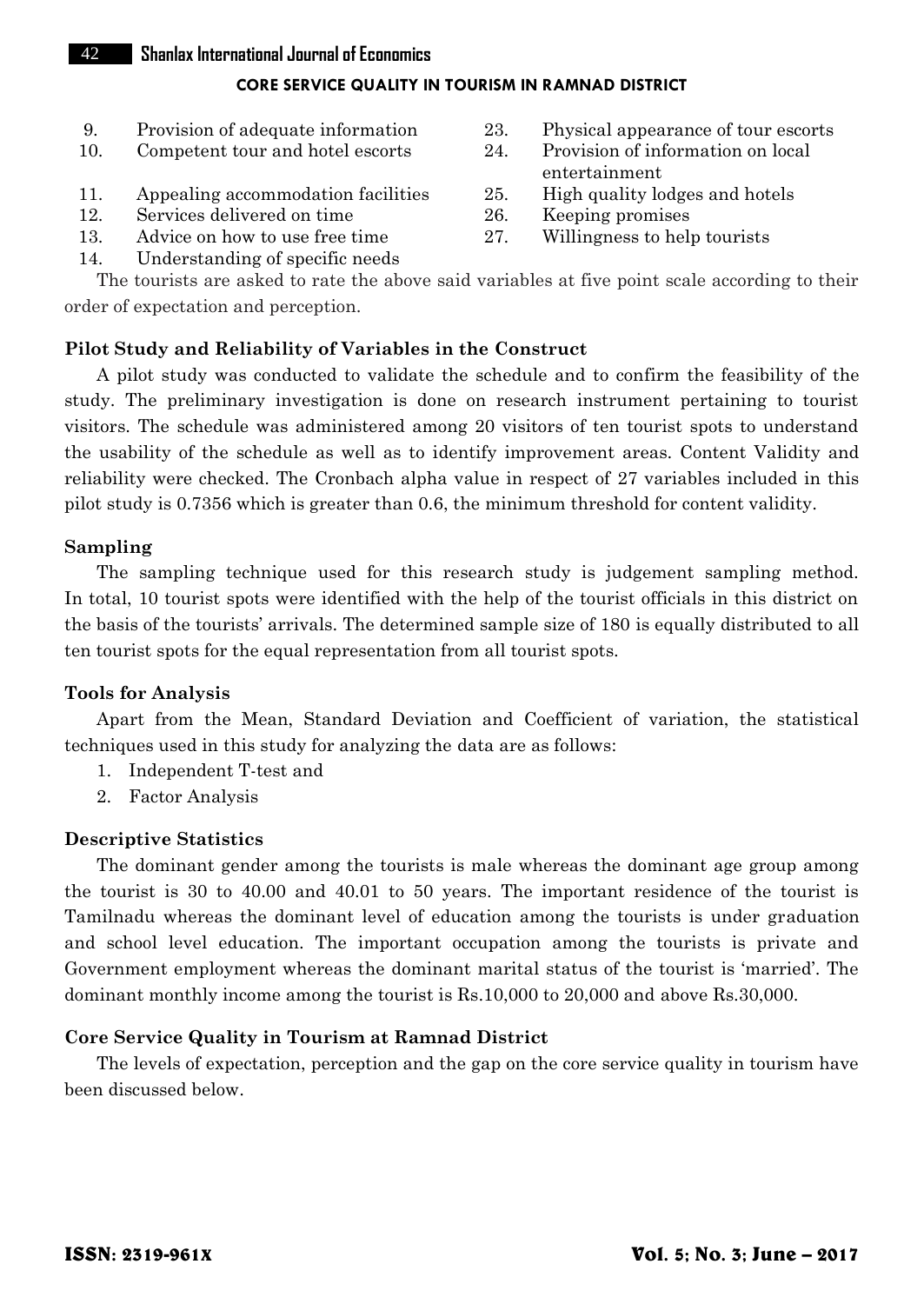# **Expectation on Core Service Quality in Tourists Potential in Ramnad among the Tourists**

The level of expectation on core service quality in tourist potential has been measured by the mean score of the 27 variables in it among the tourists. The mean score of each variable among the tourists, its standard deviation and co-efficient of variation have been computed separately. The results are given in Table 2.

| Sl.No. | Variables in CSQ                                   | Mean         | <b>Standard</b> | Co-efficient of  |
|--------|----------------------------------------------------|--------------|-----------------|------------------|
|        |                                                    | <b>Score</b> | deviation       | variation (in %) |
| 1.     | Sincere interest in problem solving                | 3.0417       | 0.9325          | 30.66            |
| 2.     | Pleasant, friendly personnel                       | 3.1983       | 0.8208          | 25.66            |
| 3.     | Easy contact                                       | 3.0226       | 0.8114          | 26.84            |
| 4.     | Meeting the tour schedule                          | 3.0137       | 0.8269          | 27.44            |
| 5.     | Modern vehicles and equipments                     | 3.0027       | 0.8394          | 27.95            |
| 6.     | Fluent and understandable<br>communication         | 3.2468       | 0.9089          | 27.99            |
| 7.     | No sudden increase in tour cost                    | 3.1297       | 0.9044          | 28.89            |
| 8.     | Easy location                                      | 3.2789       | 0.8267          | 25.21            |
| 9.     | Provision of adequate information                  | 3.3884       | 0.8329          | 24.58            |
| 10.    | Competent tour and hotel escorts                   | 3.0291       | 0.8217          | 27.13            |
| 11.    | Appealing accommodation facilities                 | 3.2012       | 0.8164          | 25.50            |
| 12.    | Services delivered on time                         | 3.1667       | 0.8307          | 26.23            |
| 13.    | Advice on how to use free time                     | 3.2109       | 0.8204          | 25.55            |
| 14.    | Understanding of specific needs                    | 3.1367       | 0.8096          | 25.81            |
| 15.    | Service by appropriate personnel                   | 3.1243       | 0.8406          | 26.90            |
| 16.    | High quality food                                  | 3.1091       | 0.9069          | 29.17            |
| 17.    | Prompt response to tourists requests               | 3.2355       | 0.9028          | 27.90            |
| 18.    | Availability of information documents<br>and notes | 3.2688       | 0.8094          | 24.76            |
| 19.    | Right at first time                                | 3.1344       | 0.8409          | 26.83            |
| 20.    | Cultivation of friendly relationship               | 3.1452       | 0.8518          | 27.08            |
| 21.    | Instill the tourists' confidence                   | 3.1081       | 0.8304          | 26.72            |
| 22.    | Insisting on error free services                   | 3.1236       | 0.8079          | 25.86            |
| 23.    | Physical appearance of tour escorts                | 3.2624       | 0.9108          | 27.92            |
| 24.    | Provision of information on local<br>entertainment | 3.4391       | 0.9277          | 26.97            |
| 25.    | High quality lodges and hotels                     | 3.1689       | ${0.9244}$      | 29.17            |
| 26.    | Keeping promises                                   | 3.1045       | 0.9136          | 29.43            |
| 27.    | Willingness to help tourists                       | 3.2073       | 0.8648          | 26.46            |

**Table 2 Core Service Quality (CSQ) in Tourists Potential: Tourists' Expectation**

\*Significant at five per cent level.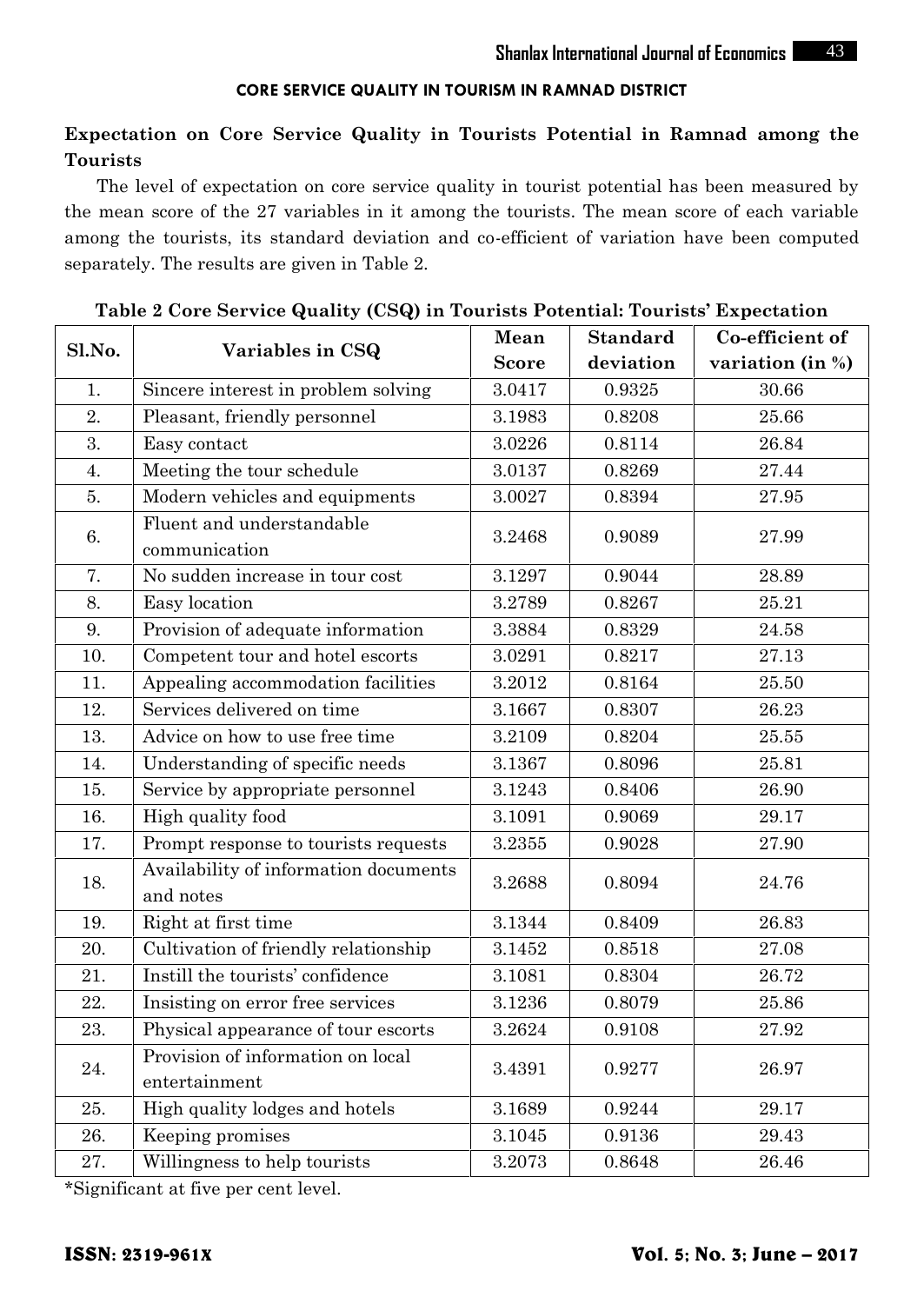The highly expected variables in CSQ by the tourists are provision of information on local entertainment and provision of adequate information since their mean scores are 3.4391 and 3.3884 respectively. Among the tourists; the higher consistency in the expectation are seen in the case of provision of adequate information and availability of information documents and notes since its co-efficient of variation are 24.58 and 24.76 per cent respectively.

#### **Important Core Service Quality Factors**

The score of 27 variables in core service quality of tourism have been included for Exploratory Factor Analysis (EFA) in order to narrate the variables into factors. Initially, the validity of data for EFA is confirmed using the KMO measure of sampling adequacy and Bartlett's test of sphericity. Both these tests satisfy the data for EFA since the KMO measure of sampling adequacy is greater than 0.6 and the chi-square value is significant at five per cent level. The included EFA results in five core service quality factors. The Eigen values and per cent of variation explained by the CSQ factor is summarized in Table 3

| Sl.No.                            | CSQFs          | Number of<br>variables in                        | Eigen value | Per cent of<br>variation<br>explained | Cumulative per<br>cent of variation<br>explained |
|-----------------------------------|----------------|--------------------------------------------------|-------------|---------------------------------------|--------------------------------------------------|
| 1.                                | Reliability    | 8                                                | 5.2991      | 19.62                                 | 19.62                                            |
| 2.                                | Responsiveness | 6                                                | 4.8682      | 18.03                                 | 37.65                                            |
| 3.                                | Tangibles      | 6                                                | 4.7969      | 17.77                                 | 55.42                                            |
| 4.                                | Assurance      | 4                                                | 3.2804      | 12.14                                 | 67.56                                            |
| 5.                                | Empathy        | 3                                                | 2.9561      | 10.94                                 | 78.50                                            |
| KMO measure of sampling adequacy: |                | Bartlett's test of sphericity: chi-square value: |             |                                       |                                                  |
| 0.7502                            |                |                                                  | 76.83       |                                       |                                                  |

**Table 3 Core Service Quality Factors (CSQFs) in Tourism**

\*Significant at five per cent level.

The important core service quality factors identified by the EFA are reliability and responsiveness since their Eigen values are 5.2991 and 4.8682 respectively. The per cent of variation explained by these two factors are 19.62 and 18.03 per cent respectively. The next two core service quality factors noticed by EFA are tangibles and assurance since their Eigen values are 4.7969 and 3.2804 respectively. The per cent of variation explained by these two factors are 17.77 and 12.14 per cent respectively. The last factor narrated by EFA is empathy since its Eigen value and the per cent of variation explained are 2.9561 and 10.94 per cent respectively. The narrated five core service quality factors explain the variables in core service quality to an extent of 78.50 per cent.

The variables included in reliability are services delivered on time, investing on error free services, easy contact, right at first time, easy location, no sudden increase in tourist cost, keeping promises and meeting the tour schedule whereas in the case of responsiveness, these variables are prompt response to requests, provision of adequate information, willingness to help tourists, advice on how to use free time, sincere interests in problem solving and provision of information on local entertainment. The tangible factor consists of appealing accommodation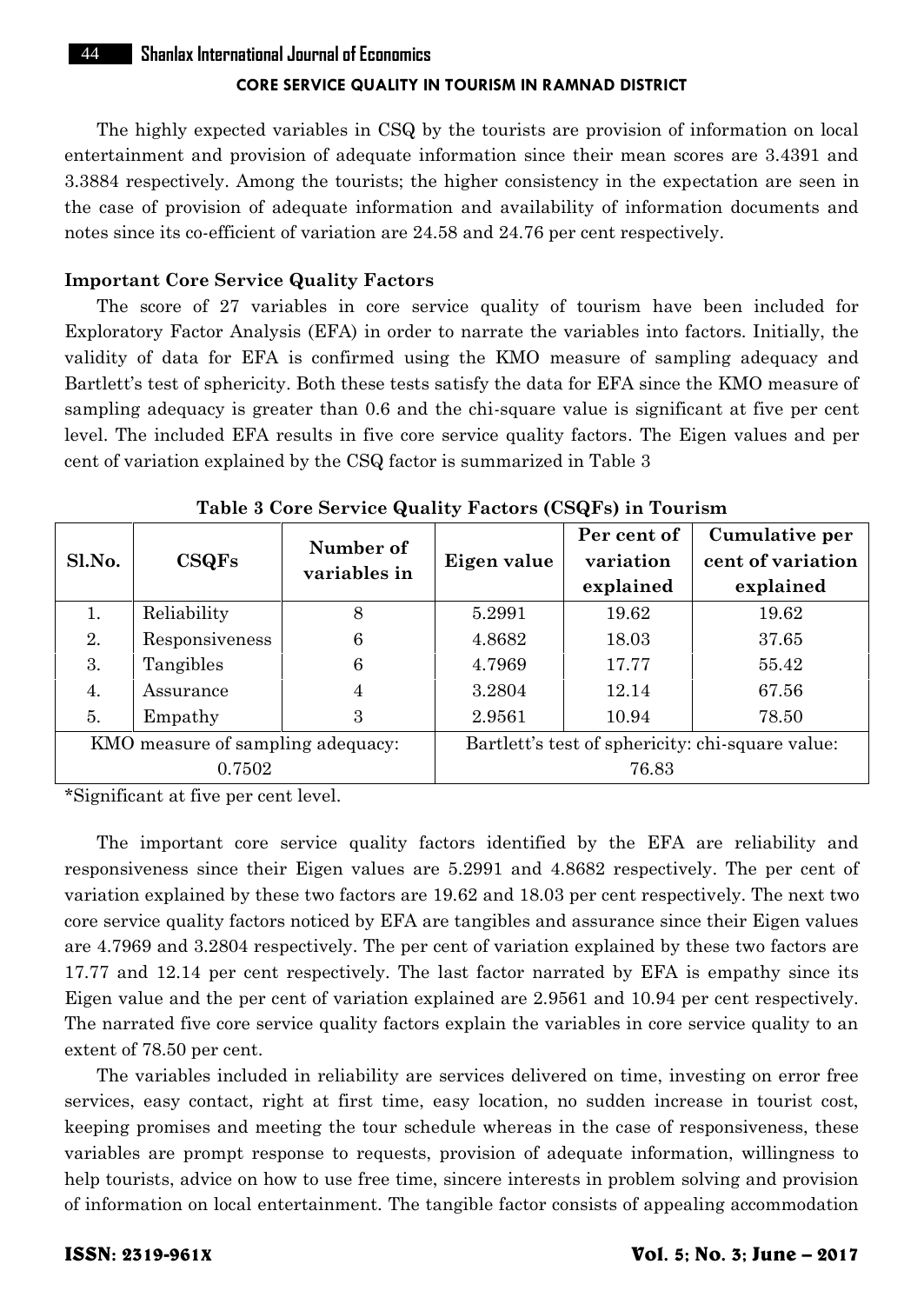facilities, availability of information documents and notes, high quality food, modern vehicles and equipments, physical appearance of tour escorts and high quality lodges and hotels whereas the assurance includes competent tour and travel escorts, increase the tour confidence, fluent and understandable communication and service by appropriate personnel. The empathy factor includes the understanding of specific needs, cultivation of friendly relationship and pleasant, friendly personnel.

#### **Expectation on CSQ Factors in Tourist Potential among the Tourists**

The level of expectation in CSQFs in tourists' potential among the tourists has been measured by the mean scores of variables in each CSQF. The mean scores of each CSQF in tourists' potential among the tourists, its standard deviation and coefficient of variation have been computed and presented in the table 4

|        | Variables in CSQ | <b>Mean Score</b> | <b>Standard Deviation</b> | Co-efficient of      |  |
|--------|------------------|-------------------|---------------------------|----------------------|--|
| Sl.No. |                  |                   |                           | variation (in $\%$ ) |  |
|        | Reliability      | 3.1925            | 0.8069                    | 25.27                |  |
| 2.     | Responsiveness   | 3.2688            | 0.9361                    | 28.64                |  |
| 3.     | Tangibles        | 3.1639            | 0.8281                    | 26.17                |  |
| 4.     | Assurance        | 3.1798            | 0.8014                    | 25.20                |  |
| 5.     | Empathy          | 3.1649            | 0.8907                    | 28.33                |  |

**Table 4 Level of Expectation on CSQFs in Tourist Potential**

The Table 5.4 shows the mean scores of expectation on each CSQFs among the tourists and its standard deviation and co-efficient of variations. The highly expected CSQFs by the tourists are responsiveness and reliability since their mean scores are 3.2688 and 3.1925 respectively. The lesser expected variables in CSQFs are tangibles and empathy since its mean scores is 3.1639 and 3.1649 respectively. The higher consistency in the level of expectation is seen in the case of assurance since it's co-efficient of variation is 25.20 per cent.

### **Level of Perception on CSQFs in Tourists Potential among the Tourists**

The level of perception on CSQFs in tourists' potential among the tourists has been derived by the mean score of the variables in each CSQF. The mean score of each CSQFs among the tourists, its standard deviation and co-efficient of variation have been computed separately. The results are given in Table 5

| Sl.No. | Variables in CSQ | <b>Mean Score</b> | <b>Standard Deviation</b> | Co-efficient of<br>Variation (in %) |
|--------|------------------|-------------------|---------------------------|-------------------------------------|
| 工.     | Reliability      | 2.7208            | 0.5286                    | 19.43                               |
| 2.     | Responsiveness   | 2.7134            | 0.8135                    | 29.98                               |
| 3.     | Tangibles        | 2.8697            | 0.7023                    | 24.47                               |
| 4.     | Assurance        | 2.5142            | 0.6126                    | 27.37                               |
| 5.     | Empathy          | 2.5889            | 0.7378                    | 28.49                               |

**Table 5 Level of Perception on CSQFs in Tourist Potential**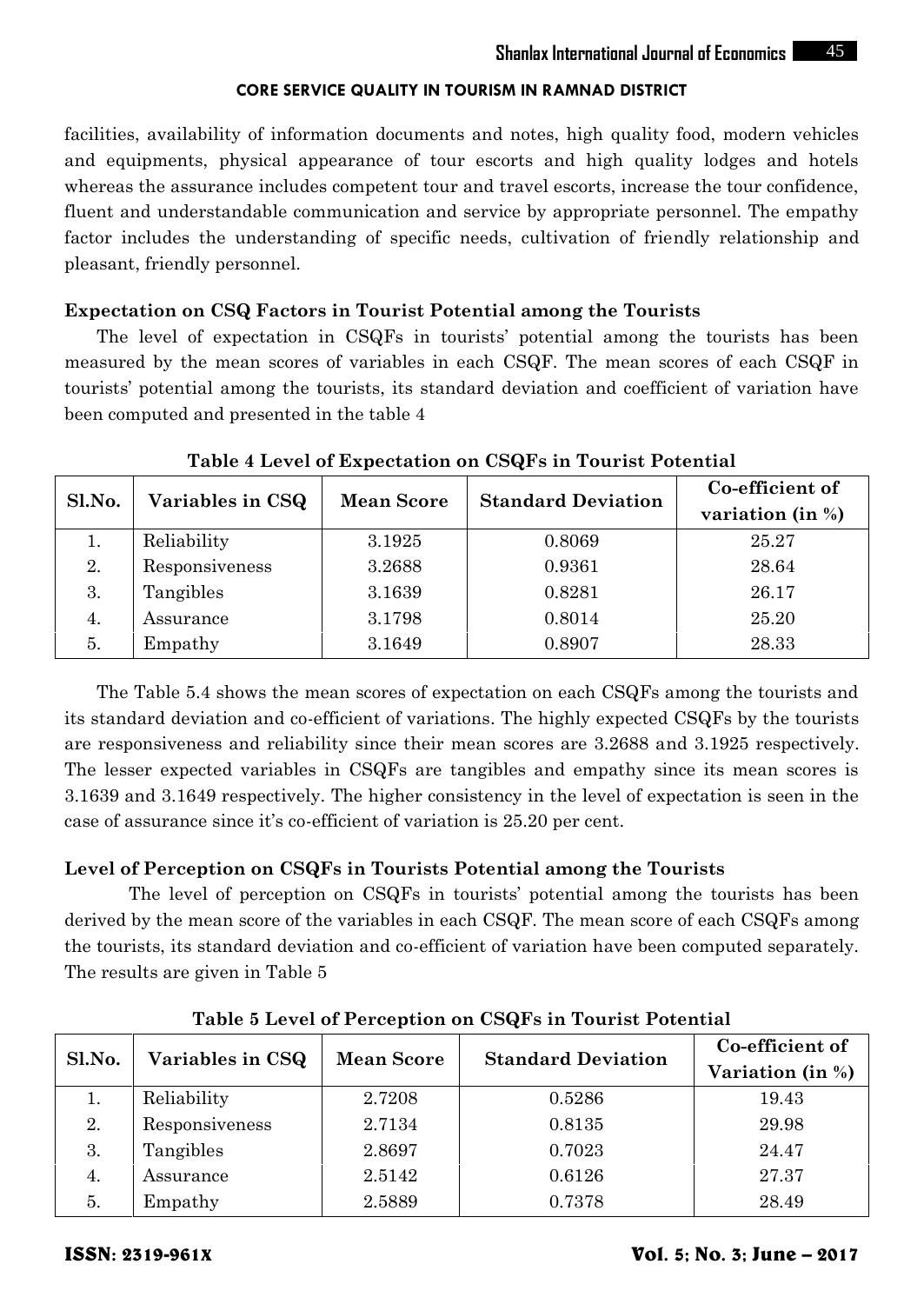The highly perceived CSQFs in tourist potential among the tourists are tangibles and reliability since their mean scores are 2.8697 and 2.7208 respectively. Among the tourists, the lesser perceived factors are assurance and empathy with a mean score of 2.5142 and 2.5889 respectively. The higher consistency in the perception CSQFs have been noticed in the case of reliability since its co-efficient of variation in 19.43 per cent.

# **Gap between the Perception and Expectation on CSQFs in Tourist Potential at Ramnad**

The gap between the level of perception and expectation on various core service quality factors in tourist potential at Ramnad has been found out to exhibit the level of deviation from these two. The negative score indicates that the level of perception on CSQFs is not up to the level of expectation on CSQFs. The mean score of the gap in each CSQFs, its standard deviation and coefficient of variation have been computed separately. The results are given in Table 6

# **Table 6 Level of Gap between Perception and Expectation on CSQFs in Tourist Potential**

| Sl.No. | Variables in CSQFs | <b>Mean Score</b> | <b>Standard Deviation</b> | Co-efficient of<br>variation (in $\%$ ) |
|--------|--------------------|-------------------|---------------------------|-----------------------------------------|
| 1.     | Reliability        | $-0.4717$         | 0.1782                    | 37.78                                   |
| 2.     | Responsiveness     | $-0.5554$         | 0.1683                    | 30.30                                   |
| 3.     | Tangibles          | $-0.2942$         | 0.1011                    | 34.26                                   |
| 4.     | Assurance          | $-0.6656$         | 0.1482                    | 22.26                                   |
| 5.     | Empathy            | $-0.5760$         | 0.0673                    | 11.68                                   |

\*Significant at five per cent level.

The negative score is identified in the case of all CSQFs among the tourists. It reveals that the level of perception on CSQFs is not up to the level of expectation among the tourists. The higher negative gap is noticed in the case of assurance and empathy since their respective mean scores are  $-0.6656$  and  $-0.5760$ . The higher consistency in the gap is seen in empathy since its co-efficient of variation is 11.68 per cent.

#### **Concluding Remarks**

There is a high scope for promoting tourism in the district since the tourism potential availability in this district is higher. However the level of satisfaction on this availability among the tourist is lesser. It is because of the negative servqual regarding the core factors. The levels of perception on service qualities are lesser than the level of expectation on it. All these problems and service qualities affect the tourists' potential in future. Hence, the tourism department should take care of these aspects in order to promote the tourism in Ramnad district.

#### **References**

1. Malhotra, R.K., (1998), **Economic Dimensions of Tourism**, Anmol Publications, Jaipoor.